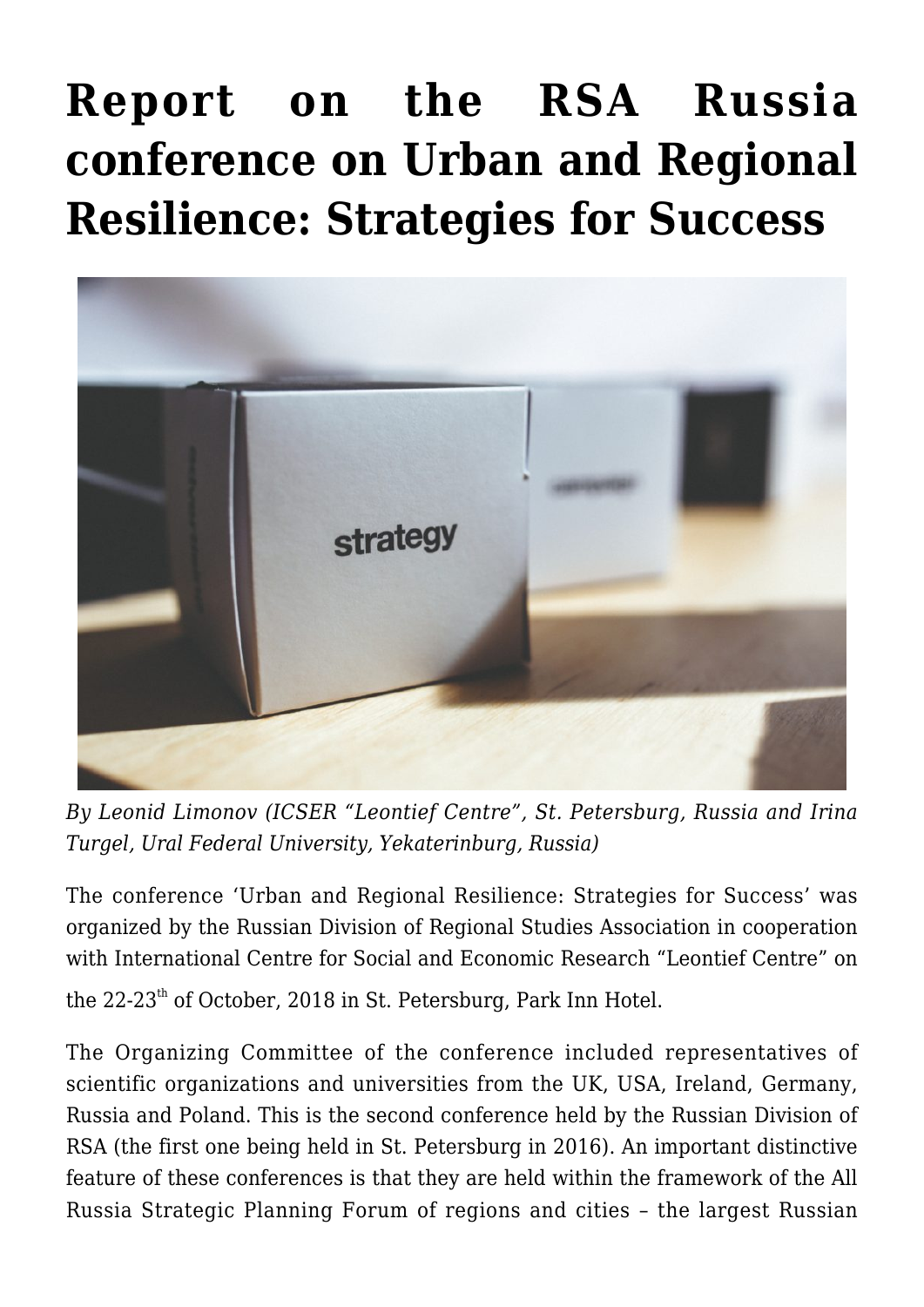discussion platform that unites Russian and international experts, scientists, representatives of public authorities of federal and sub-national levels as well as representatives of many local governments of Russia. This makes it possible to expand the audience of the conference participants and actively involve practitioners in the discussions.

The conference began with welcoming speeches of Daniela Carl, Deputy Chief Executive of RSA, and the Chair of the RSA Russia Division, Leonid Limonov. Particular attention in these presentations was paid to possibilities and requirements of publishing in RSA journals, and on the different grant schemes provided by RSA for its members.

Further work was organized in sessions. In this two-day event, 36 speakers presented their reports to the audience of *circa* 50 participants.

*The key issues discussed during the sessions were the following*:

- Metropolitan challenge: economic development and planning
- Spatial inequalities of social and economic development
- Urban and regional resilience
- Local policies, communities and self-government
- Trade and cluster policies
- Role of cultural heritage and tourism as factors of urban and regional development
- Evaluation of regional and local policies.

*The choice of the title of the conference and topics of the main sessions were inspired by a number of critical questions, reflected in current literature on regional/local development and governance*:

- How can we address persistent disparities between prosperous metropolitan regions and less-favored 'peripheries', including small cities and rural settlements?
- How does centralization of political and economic power influence local and regional development, spatial inequalities, and cohesion?
- How can we reconcile the imperatives of economic development, sustainability, and human well-being?
- How do place specific institutional frameworks, cultures, and norms facilitate or hinder development?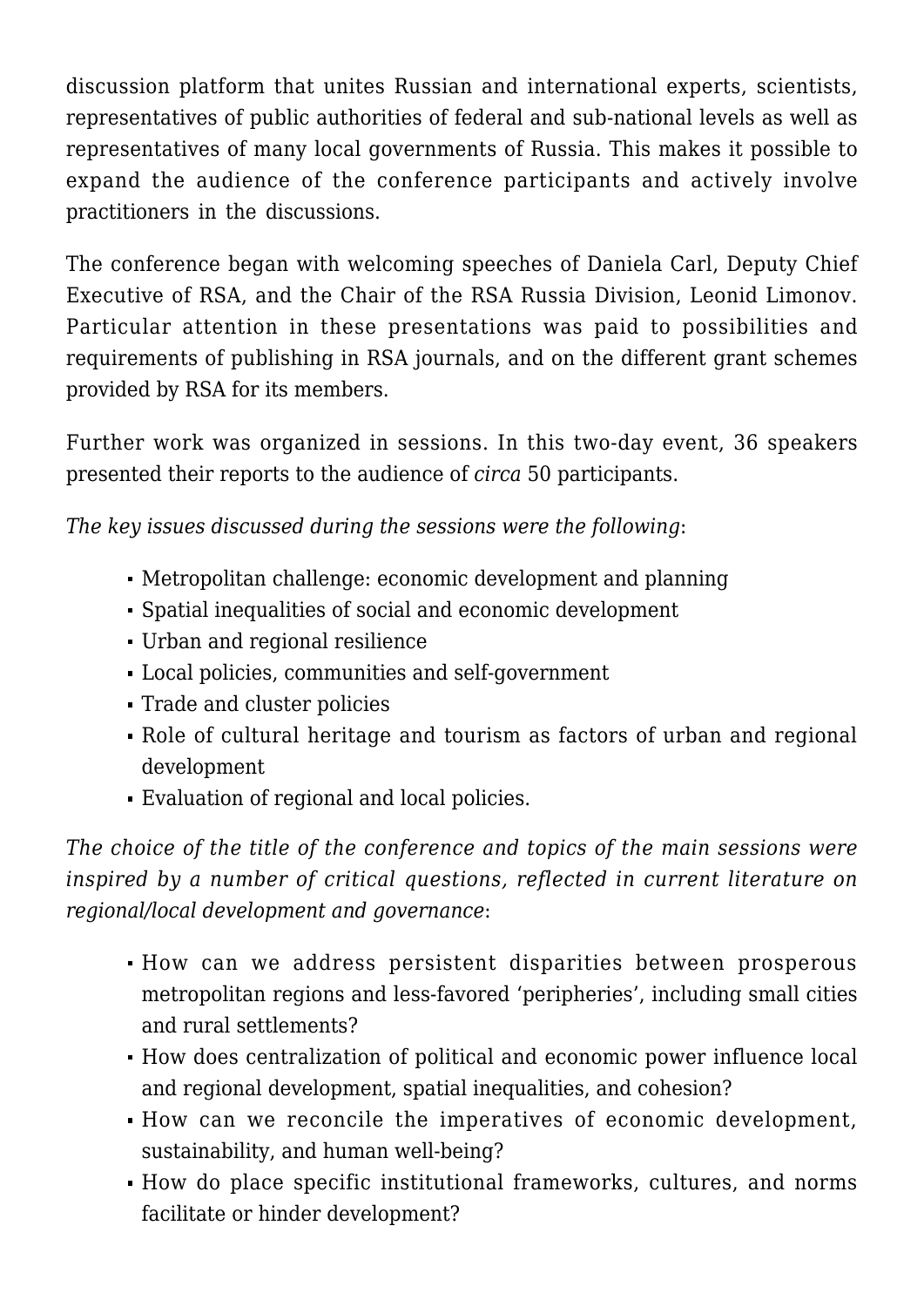How do economic development strategies in post-industrial cities influence income and class disparities?

The notion of urban resilience cuts across these debates in theory and practice. At the theoretical level, it has allowed linking of debates in regional geography, urban planning, and policy studies. At the practical level, policy-makers are concerned with issues of implementation and the gap between policy design and delivery. Current debates are dominated by structural factors and explanations, but the role of agency and leadership is rising up the research agenda in regional studies, political science and management.

*This raises the following questions in relation to the long-term resilience of places*:

- What is the role of local, regional, and national level policies and leadership?
- What role is played by inter-budgetary relations, local self-governance, and inter-municipal cooperation?
- How effective and efficient are the following regional policy instruments: national/regional targeted programs, Special Economic Zones (SEZs), Development Corporations (DCs), Local/Regional Development Agencies, Public-Private Partnership (PPP) projects, etc.?

Current debates emphasize the role of universities in innovation, knowledge exchange, and creating human capital. These are crucial factors for regions and localities seeking to develop new areas of specialization, but how is this managed in peripheral regions and small cities which have need, but are often excluded from university-centered knowledge exchange networks? How can this mismatch be addressed? Papers were also sought on social and civil capital, and their influence on the quality of institutions and mechanisms for creating new industrial specializations, as well as city and regional resilience in the face of external shocks. Most of these and other issues of local and regional resilience were discussed during the conference.

The reports of Verena Balz, Delft University of Technology (Regional design: Discretionary Approaches to Planning in the Netherlands), Ivan Tosics, Metropolitan Research Institute (The Metropolitan Challenge in European Urban Areas), Konstantin Kholodilin, German Institute for Economic Research (on CBD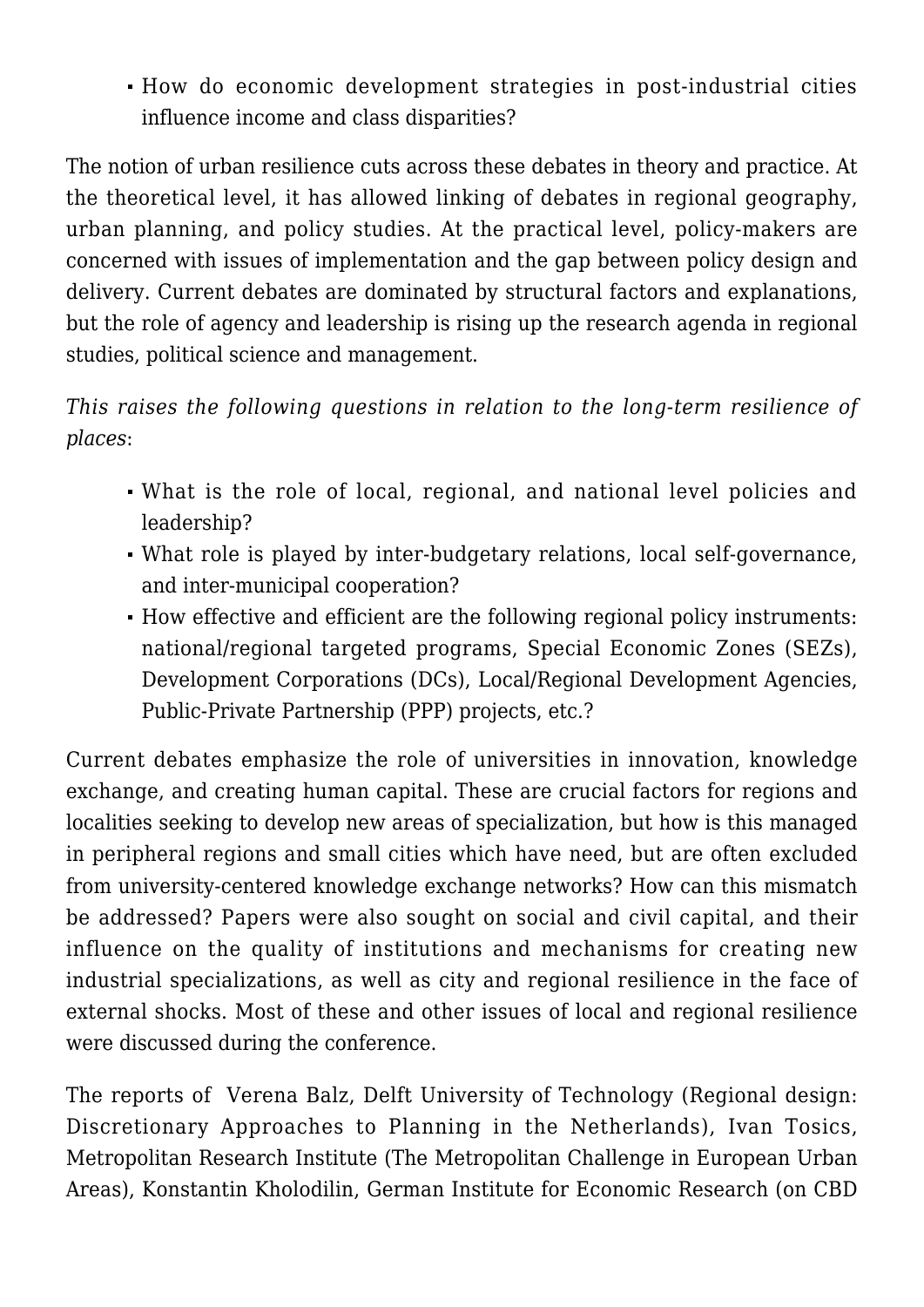of St. Petersburg between 1869 and 2018), Oleg Golubchikov, Cardiff University (Moscow's Renovatsiya: a Return to State Urbanism?), Evgeniya Kolomak, Novosibirsk State University (Spatial Development of Contemporary Russia), Hans Wiesmeth, Ural Federal University (Innovativeness and Income Inequality in Russian Regions), Takashi Yamamoto, Takushoku University (Enhancing Economic Resilience by promoting SMEs for Shrinking Cities), Dmitry Gladyrev, Ural Federal University (Political Parties and their Candidates: an econometric analysis of regional elections), and Nadir Kinossian, Leibniz Institute for Regional Geography (Agents of Change in Peripheral Regions: a new research agenda) aroused, in our opinion, great interest from the audience and well illustrated the variety of topics discussed at the conference.

The conference was attended by participants and speakers from Australia, Czech Republic, Great Britain, Germany, Hungary, Japan, The Netherlands, Oman, Poland, Romania, as well as from different universities and research centers of Russia: Moscow, St. Petersburg, Yekaterinburg, Tomsk and Novosibirsk.

To conclude, there was a coordinated meeting of the Russian division of RSA. Leonid Limonov informed attendees about the results of the work by the Russian division in 2018: he noted the increase in the number of RSA members and participants from Russia at RSA events; also the increase in the number of events, either organized by the Russian Division independently or in the framework of bigger events, as well as of events where the presentation of RSA activities took place. The participants also noted the importance of RSA work on the development of the system of scientific publications: journals and monographs. Another significant result was the expansion of the geography of RSA participants. In particular, in 2018 at Lugano, a record number of participants from Russia attended the annual RSA conference (12 people). The participants of the meeting approved the report on the activities of the Division, re-elected Prof. Leonid Limonov as the Chair of the Russian Division and supported the proposal to hold the next conference of the Russian Division in Yekaterinburg in November 2019.

## **Participants' perspectives**

*By [Iván Tosics](https://www.researchgate.net/profile/Ivan_Tosics), Metropolitan Research Institute, Budapest, Hungary*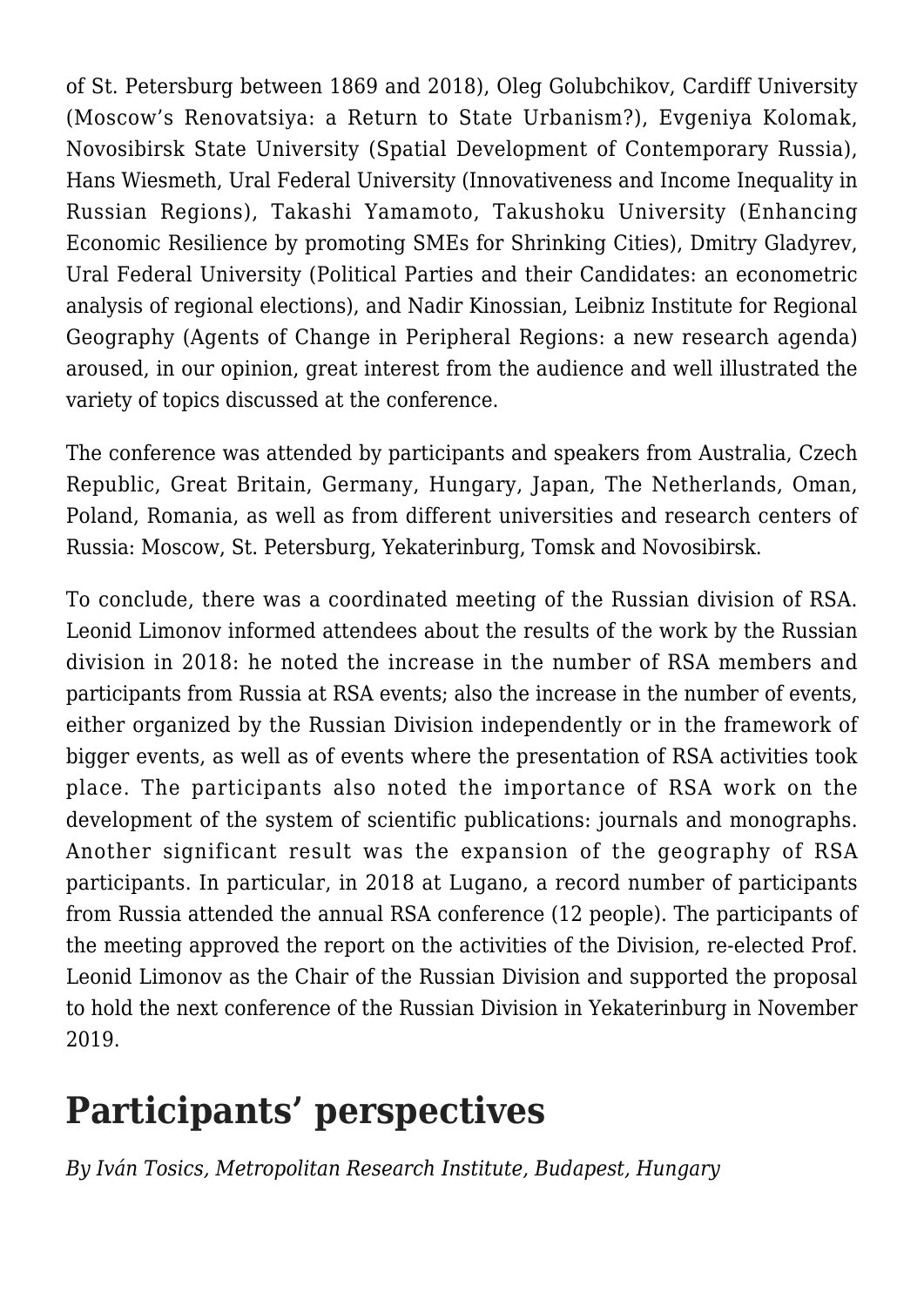I am an urban researcher embedded in EU urban development issues, with particular interest in the transition from socialism into capitalism and in the specific conflicts of the post-socialist period.

From this perspective, the most interesting paper for me was that of Oleg Golubchikov, Cardiff University, United Kingdom and Irina Ilina, HSE, Russia: Moscow's Renovatsiya: a (re-)turn to state urbanism? The authors described the changes in the political background of the idea, and came to the statement that the potential motivation is of bureaucracy-dependant profit-seeking through concentrated interventions. This is similar to the state-led urbanism present in many western cities, with large urban projects becoming the leading aspect of urban development, with little respect for social justice. The speciality of the Russian case could be the negligence of the property rights as well – although the fight is far from being over as residents try to resist the policy.

Another interesting question was been raised by Nadir Kinossian (Leibniz Institute for Regional Geography, Germany) about the agents of change in peripheral regions "Agents of Change in Peripheral Regions: A new research agenda". Going beyond the statements of the New Economic Geography, which are relevant for large agglomerational economies, the question is what are the agents of change creating new development paths in the peripheries and nonmetropolitan areas? The author emphasized the importance of building up new areas of specialization and mentioned innovative entrepreneurs, place leaders, collective entrepreneurship who fight the barriers to change (policy traps, institutional and organizational thinners, technological gaps). All this is an exciting new comparative research agenda for the upcoming years.

New research methods also help to understand the logic of past developments. Konstantin Kholodilin (German Institute for Economic Research) described in his paper "City centre of St. Petersburg between 1869 and 2017," the changes of the central area of St. Petersburg between 1869 and 2018 through the analysis of the spatial distribution of eating establishments. The consecutive maps from the end of the 19th century till today show clearly what the spatial consequences of the changing regulations of the different political regimes were, fluctuating between different versions of nationalizing and privatizing policies.

*By [Prof. Dr. Hans Wiesmeth,](https://www.saw-leipzig.de/de/mitglieder/wiesmethh) TU Dresden, Germany and Ural Federal University, Ekaterinburg*